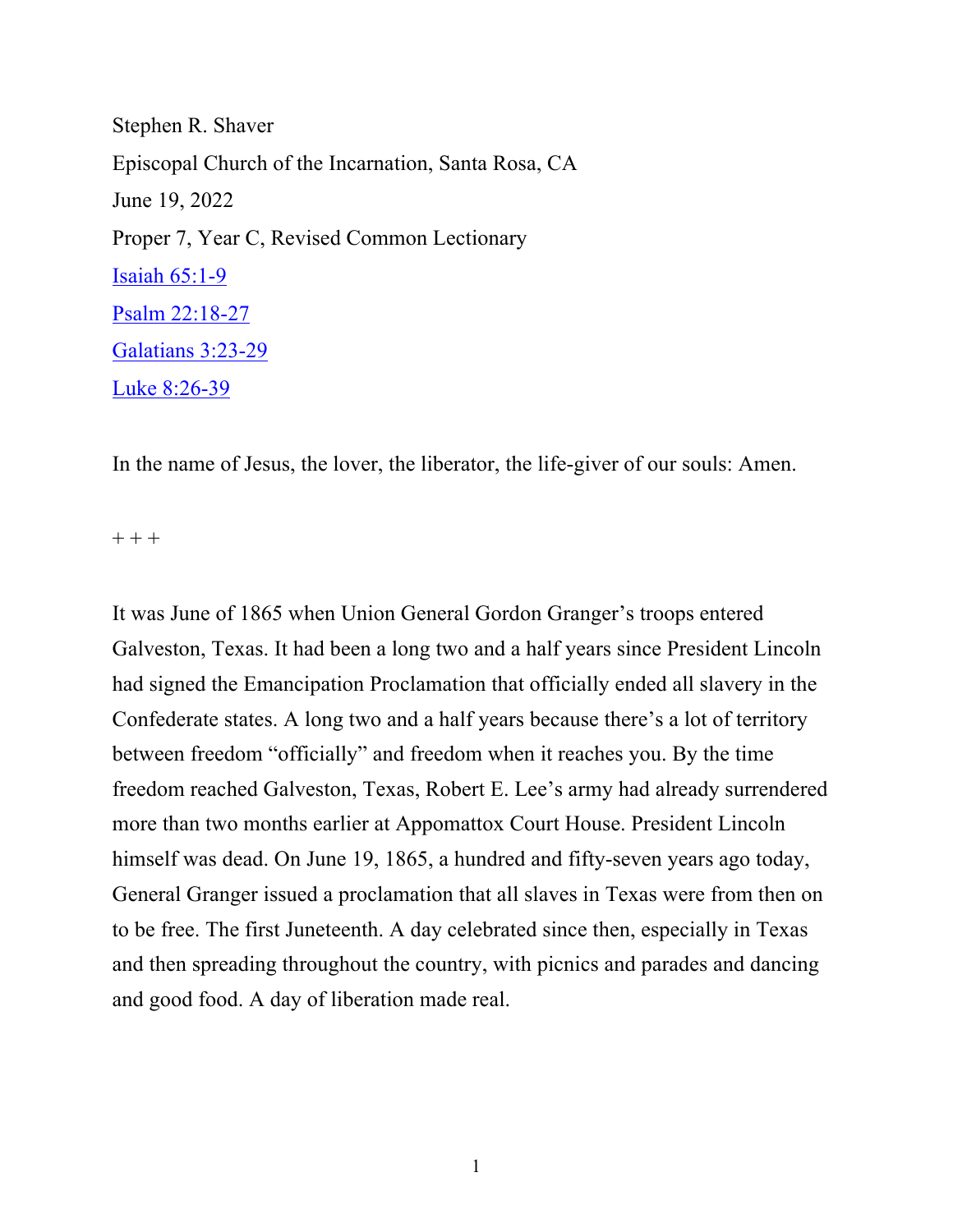Today we read about another day of liberation, the day freedom reached a man of Gerasa. He's freed from a different kind of slavery, a slavery to what scripture calls an unclean spirit that leads him to behave unpredictably and selfdestructively. His neighbors see him as dangerous, and they lock him up and put chains on him. Maybe they're doing it to protect him. Or maybe they tell themselves they're doing it to protect him. It can be hard to know what to do with someone who's not like the rest of us. Still today we might lock people up when we see them as different or unpredictable or a threat. But Jesus arrives in the region and freedom arrives with him. Now of course Jesus had been active already for some time. Wherever he went people were being healed and set free. In a sense salvation came into the world the moment of the Incarnation, the moment God's presence took flesh in Jesus Christ. But for this man freedom came today.

Not that it made everything perfect for him. His neighbors, the very ones who had been imprisoning him and chaining him up, came to see what had happened and saw him clothed and in his right mind. But instead of being delighted, thrilled, relieved, it says they were afraid. So afraid they asked Jesus to leave the area. Better the devil you know, the saying goes. You might think this man's liberation would be good news for them too. But sometimes someone else's liberation isn't necessarily good news for us if it changes what we've become accustomed to.

It was like that too after Juneteenth. The liberation was real and so were the challenges. The slaves were freed but with no compensation, no forty acres or a mule. They were given the chance to pull themselves up by their bootstraps. Seven years after liberation, four formerly enslaved Black leaders in Houston, not far from Galveston, bought ten acres of land to set aside so they could hold a celebration on the anniversary of General Granger's proclamation. They named it Emancipation Park and today marks its  $150<sup>th</sup>$  anniversary. But at the same time as Black leaders and entrepreneurs were starting to create prospering communities,

2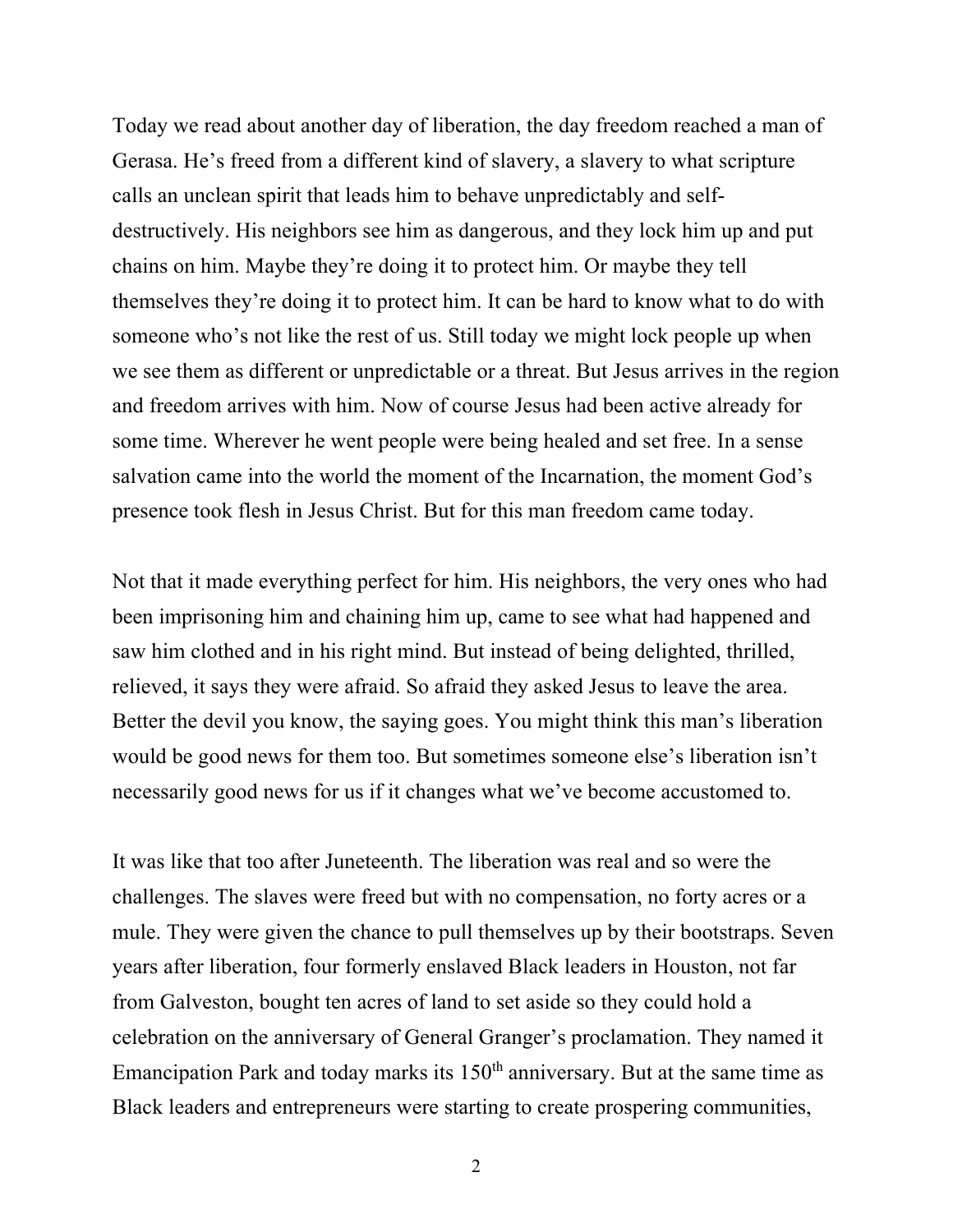the Klan was re-emerging and Jim Crow laws were starting to be written. In 1892 the Houston City Council voted to rename the street leading to Emancipation Park from East Broadway Street to Dowling Avenue in honor of a Confederate commander. In 1902 a poll tax was put in place to help keep Black people from voting. It wasn't until 1922 that the city of Houston's public parks were officially declared segregated. For about twenty years Emancipation Park was the only one in Houston open to Black citizens. Freedom doesn't always come all at once. Yet there are moments when it breaks out and those moments deserve to be celebrated.

St. Paul wrote to the Galatians, a group of Gentiles. There was a time in his life when he would never in his wildest dreams have believed he would write these words: "There is no longer Jew or Greek, there is no longer slave or free, there is no longer male and female; for all of you are one in Christ Jesus." Paul met Jesus one day on a road to Damascus where he was headed to persecute Christians, put chains on them and drag them into jail. He left Damascus transformed and he shared that transformed heart of his with people all over the Roman Empire including those people of Galatia he wrote to in what we heard today. St. Paul was set free by Jesus and what he discovered was that the liberating love of Jesus changes all the divisions among people that we thought could never be changed.

It changes them in different ways. There is no longer Jew or Greek, Paul writes, which in one sense is true, and yet in another way our religious and racial identities are with us still. The Jewish people are and remain forever the first and original people of God, even as those of us who are Gentiles are grafted into God's people in a new way in Jesus Christ. So sometimes the love of Jesus leaves our differences in place and invites us to love one another across them.

There is no longer male and female, Paul writes, which is also true in one sense, and here as the liberating love of Jesus teaches us more and more about God's gift

3